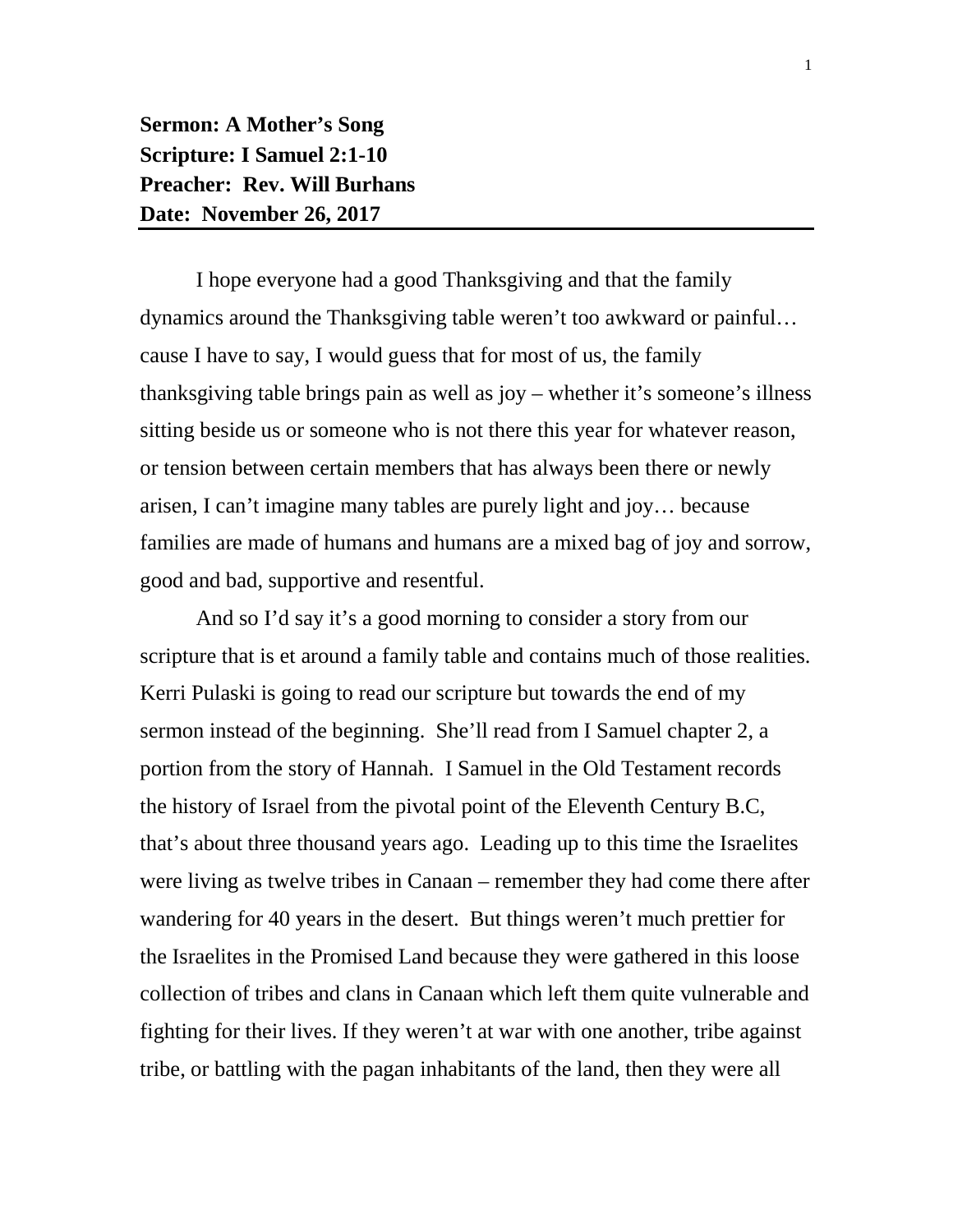being steam-rolled by foreign invaders. It was very tenuous for this infant nation newly freed from slavery in Egypt.

But then, historians will tell you, something amazing happened. Over the course of seventy years in the eleventh century, Israel became a united empire, a world power located firmly beside a major trade route in the ancient world, exacting tributes from the very people who just decades before threatened their existence. Sociologists, economists, military historians, have all done their best to explain the possible causes of this massive transition of power in the ancient world. Some say that internationally, the  $11<sup>th</sup>$  century BC revealed a power vacuum cause of the weakening of Egypt in the South; and Assyria in the North was still 100 years away from being a major power. Others say that the Philistines on the very eastern shore of the Mediterranean were a rising threat, which helped unite Israel against a clear common enemy. But what strikes them as amazing is how this unimpressive disjointed collection of clans and tribes scattered across the land of Canaan joined together in the course of seventy years to form the impressive empire of Israel under the leadership of King Saul, then Solomon and finally the golden age of King David?

Did it all begin with some backroom deals that brought the tribes together with the promise of fortune to follow? Was it a mighty military machine that was formed to subdue the Canaanites? These tribes, though they could be at each others' throats at times were bound under a common bond of belief in what they called the One True God. So did it begin with a great heavenly army of angels descending to establish the chosen people of God in their rightful place? Well, not exactly. The way the Hebrew scripture describes it in the book of I Samuel is that the united empire of Israel in the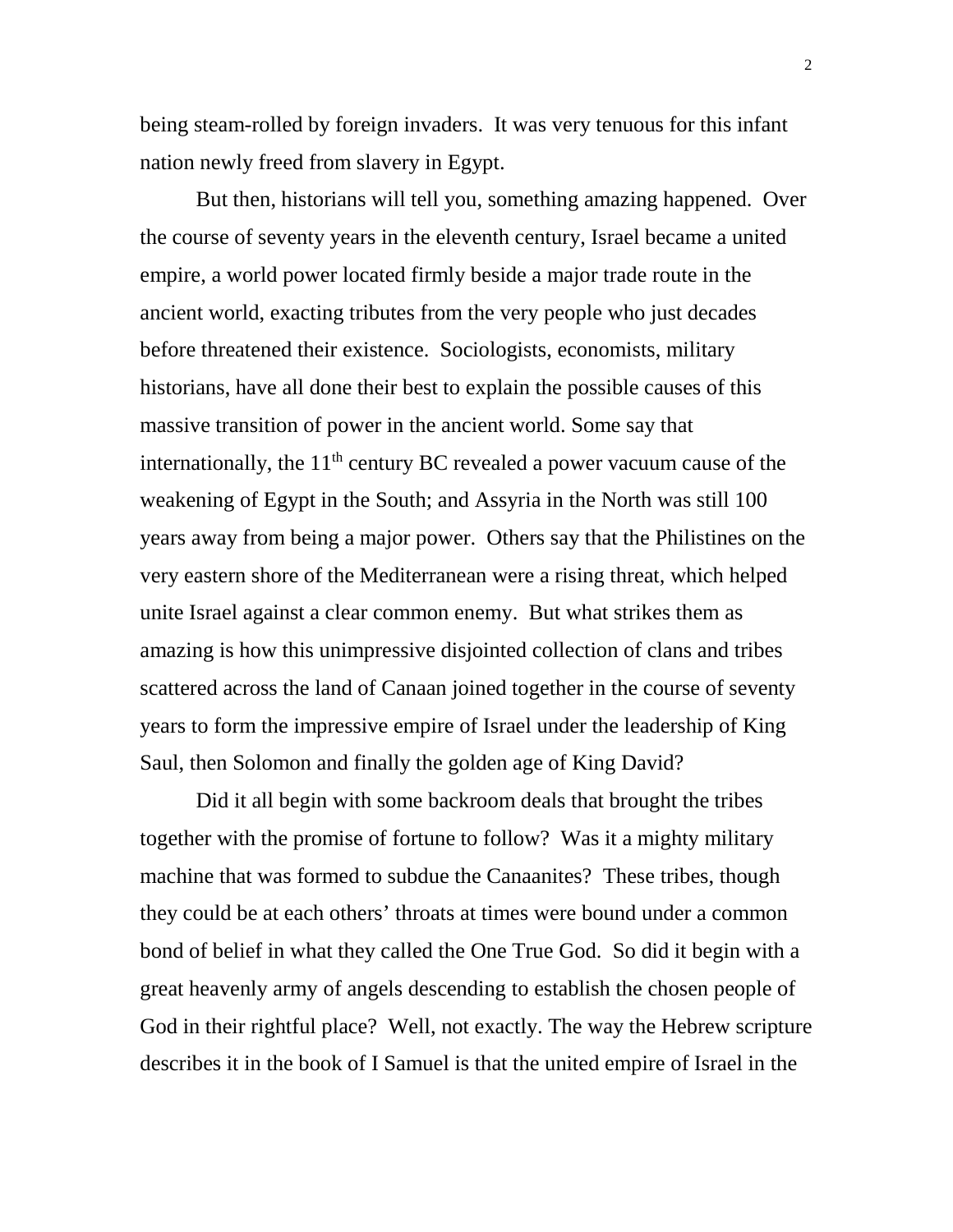eleventh century BC began with a family feast around a thanksgiving table and the song of a woman named Hannah.

 Hannah was not really someone anyone would take much notice of, the first wife of some guy named Elkanah who was a member of the tribe of Benjamin, and to beat all, the woman was barren. For a woman to be barren was shameful in that culture since producing children, especially sons to carry on the family's name, was of the utmost importance. So Hannah was terribly distraught at her ill-fortune in not being able to conceive. And furthermore, as if that was not enough, Elkanah took a second wife named Peninnah and she of course had plenty of children for Elkanah.

The time when this was the most painful for Hannah was when Elkanah would bring his family on the annual pilgrimage to Shiloh, the central sanctuary for the tribes of Israel at that time. There Elkanah would sacrifice an animal and as was customary the meat from the animal would be distributed to everyone in the family equally. So there would be Penninah with her sons and daughters with meat piled around them, and across the table would sit Hannah by herself with her one little portion. Elkanah, who in fact loved Hannah dearly, would give her a double portion out of his love for her but his pity just grieved her even more. Of course Penninah enjoyed every second of it, or so the story says, and she goaded Hannah every chance she got.

Hannah was as low as low can get when the time came again that year to go to Shiloh with the family. It was one of those holidays that Hannah dreaded. All it did was accent her own misery, which in turn brought much joy to Penninah. So that night all of Elkanah's family gathered around the table and feasted and drank to their hearts content; except Hannah who sat there weeping and refused to eat. But as the meal came to a close and the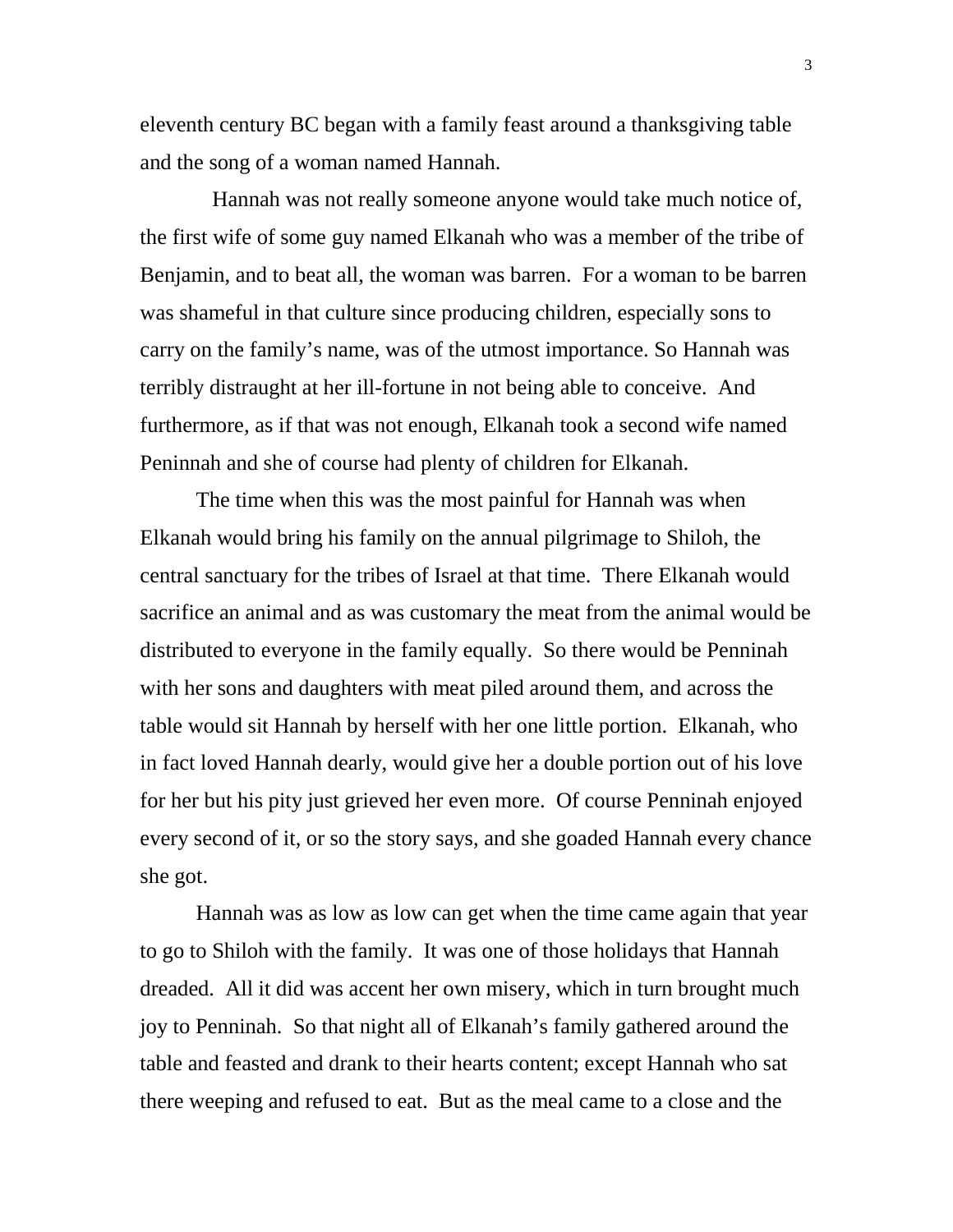evening wore on, Eli, who was the priest at the sanctuary noticed Hannah standing by herself with her eyes closed, her head raised to heaven and her lips moving a mile a minute. "Oh, goodness, she's drunk!" Eli thought and walked over to her saying "child lay off the booze a little bit." But Hannah lowered her head and opened her eyes she turned to Eli and said quietly "no, my Lord, I am a woman deeply troubled; I have drunk neither wine nor strong drink, but I have been pouring out my soul before the Lord. Do not regard your servant as a worthless woman, for I have been speaking out of my great anxiety and vexation all this time." Eli must have been moved by what he saw in her eyes, for he only replied "Go in peace then; may the God of Israel grant the petition you have made to him." Eli probably never would have guessed that his blessing of her would come back around full circle to him, for Hannah had been pleading with God for a son, a single son, whom she promised she would give back as a servant to the sanctuary in Shiloh to serve God's purpose.

And God answered her prayer and Hannah bore a son and called him Samuel, which means "I have asked God." And so as she promised, Hannah, after weaning Samuel, the greatest gift of her life, brought him to the house of the Lord at Shiloh and presented him to Eli saying "This is what I promised, thus as long as he lives he is given to the Lord." She must have given him one last kiss, unable to say much else through her tears, she turned and left the sanctuary. But as she left, the awful deed done, a song filled her heart and overflowed from her lips. It was the song of a mother singing a a radical, visionary song of hope, of grace, of thanksgiving; a song that spoke of great faith in a God that reaches out and loves and justifies not the most powerful of people but rather the lowly. It was a song proclaiming that true power and purpose lies with God: 1 Samuel 2:1-10.